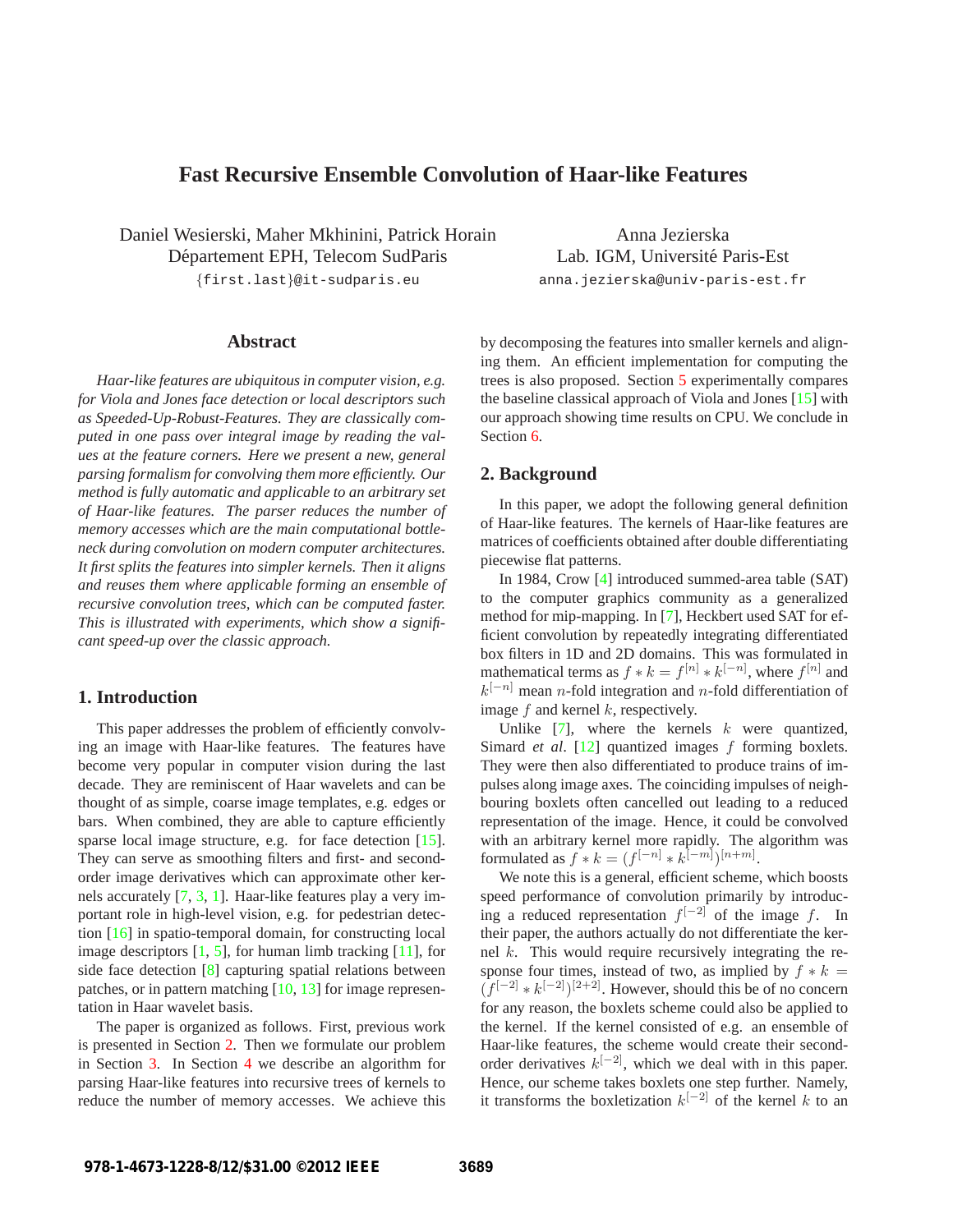ensemble of recursive convolution trees of simpler kernels which eventually require less data to produce exactly the same result as the original kernel  $k^{[-2]}$ . Therefore, our trees can be well applied together with the boxletization  $f^{[-2]}$  of the image  $f$ , keeping in mind that the final result would then require recursive integration of the response four times.

Later, Viola and Jones [15] rephrased SAT to integral image and showed how to compute several Haar-like features from it by summing weighted boxes. The attractivity of the integral image comes from the fact that the sum of pixels under e.g. a rectangular area can be computed in constant time at any scale and location by reading the values at four corners of the rectangle. This approach is very simple and thus has become very popular. For example, it has been implemented in the OpenCV library in the framework for rapid object detection [9].

Due to the overall simplicity of this approach, little work has been done on efficient computation of Haar-like features. Since all features are composed of boxes, some approaches consist in first computing boxes and combining them to obtain more complex features [10, 14, 9]. In [10], the authors concentrated on reducing the number of arithmetic operations by introducing a strip sum data structure. However, it needs to be emphasized that nowadays the computation time is bounded primarily by memory accesses [6]. In view of this, we focus on reducing input/output data transfer without regard to the number of required arithmetic operations and we show that this strategy leads to a faster algorithm. Previously, in  $[14]$  the authors also considered reducing the number of memory accesses for Haar-like features, though with regard to GPU architecture. While both methods improve on the naive classic computation [15], they refer only to specific features and are embedded into other algorithms, whereas we give theoretical explanations behind practice and generalize to any Haar-like features.

In this paper we propose a novel algorithm for convolving an image with any set and type of Haar-like features by reducing memory accesses *jointly* for all features. This is challenging when multiple arbitrary features are considered and no assumption is made on their mutual positions. In order to reduce memory accesses during convolution, our idea is to decompose the set of features into smaller kernels, thus forming multi-pass convolutions, and align the kernels within and between passes. This scheme results in an ensemble of recursive convolution trees which reuse previously computed responses of smaller kernels, possibly shared by some subset of features.

### **3. Problem formulation**

In this Section we present our model for reducing inputs and outputs of multiple features during pixel-wise convolution. An input  $I$  is a memory read operation, whereas an output  $O$  is a memory write operation. We first introduce the parameters and degrees of freedom of the problem. Then, we describe the actions which can be performed on kernels in order to reduce the total sum of inputs and outputs of the convolution.

## **3.1. Model**

Let  $\mathcal{K} = \{k_i\}_{i=1}^N$  be a set of N convolution kernels of Haar-like features and  $W$  be a 2D scanning window with its own coordinate system and origin in the upper left corner, as we employ left-to-right topology on the memory layout. We require all kernels  $k_i \in \mathcal{K}$  to be computed explicitly within W. For brevity, we restrict ourselves to case rank $(k_i)=1$ , but extending it to kernels of higher rank is straightforward. Kernel  $k_i$  is a one- or two-dimensional vector or matrix, respectively, parameterized by:

- ∙ *input positions*, indicated by non-zero coefficients;
- ∙ *size*, determined uniquely by the layout of non-zero coefficients;
- *offset position*  $x_i \in \mathbb{N}^2$  from the origin of W, which we write as  $k_i(x_i)$ .

In the following, apart from rank $(k_i)=1$ , we have no assumptions concerning the cardinality of  $K$ , the number of inputs of  $k_i$ , its size nor position in W. We thus say that  $K$  has arbitrary configuration. Consequently, we assign two relation properties to  $K$ . A pair of kernels  $k_i$  and  $k_j$ , where  $i, j \leq N$ , is:

- *equivalent* if  $k_i = \alpha k_j$ , where  $\alpha \in \mathbb{R}$ ;
- *n-coinciding* if their *n* non-zero coefficients are at the same positions in  $W$ ,

where  $n = 0, \ldots, \min(\eta(k_i), \eta(k_j))$  and  $\eta(k_i)$  is an operator returning the number of non-zero coefficients of kernel  $k_i$ . For instance, window W can contain two equivalent kernels  $k_i(x_i)$  and  $k_i(x_j)$ , which are located at different positions in W, such that  $x_i < x_j$ . Also, none of their nonzero coefficients may coincide. We then call such kernels 0-coinciding.

Let us now briefly review how to implement a multi-pass convolution scheme, obtained after decomposing a single kernel into  $P$  smaller kernels. A small kernel, which is assigned to the first pass, is convolved with the whole image. Then, the second small kernel is convolved with the response obtained after the convolution with the previous kernel. The process is repeated recursively with the remaining  $P - 2$  smaller kernels to produce the final response, which is equivalent to the convolution with the original kernel. One can observe this  $P$ -pass convolution has in total  $P$ outputs, whereas the single-pass convolution has 1 output. The last output, which writes the final result into memory,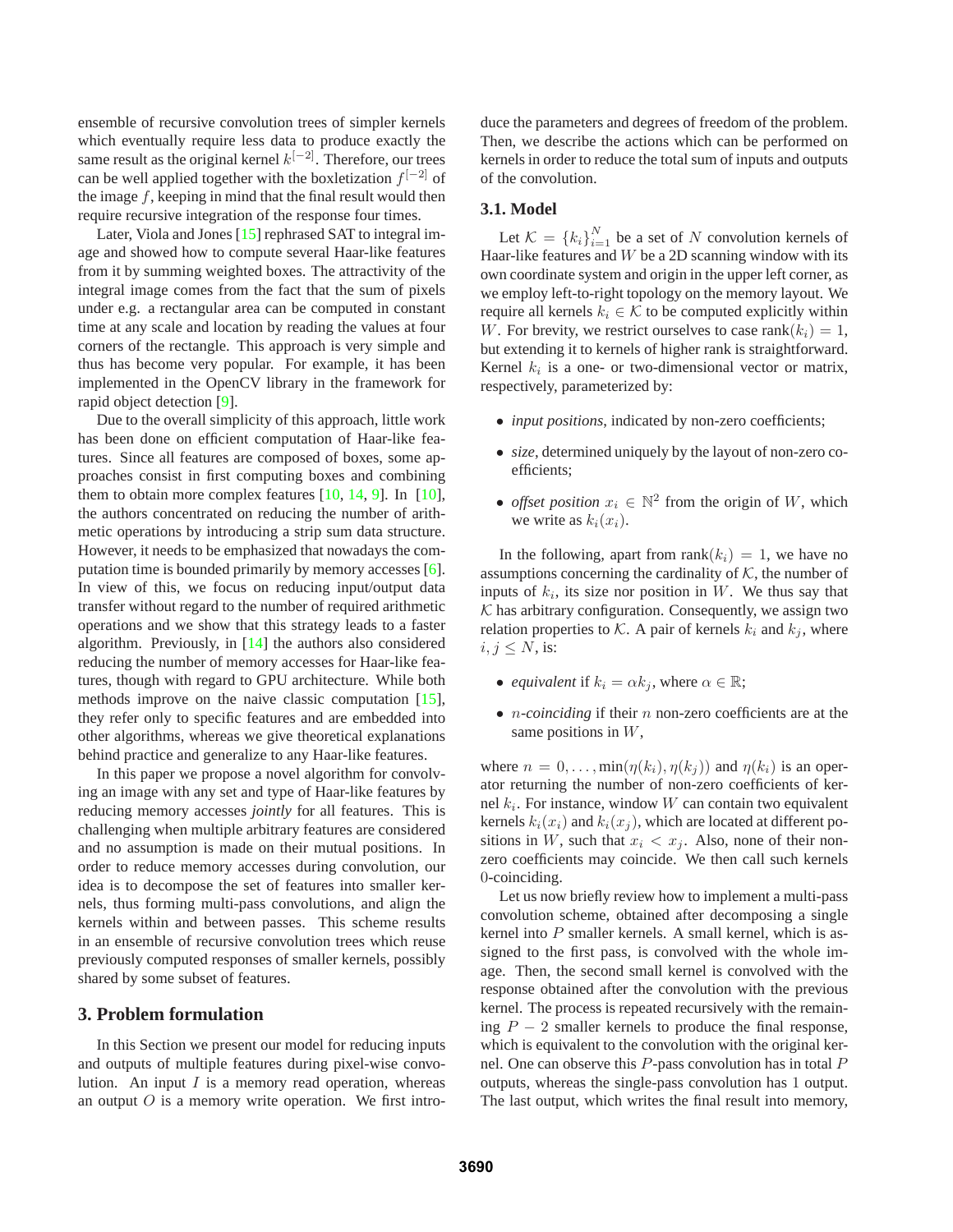is unavoidable for both convolutions. Since we aim at comparing the efficiency of convolution schemes based on the total number of memory accesses required to compute the final result, the count of the final output is ignored in our  $I/O$  analysis.

Within the context of memory accesses, which have the cost of several orders of magnitude higher than arithmetic operations on modern CPU architectures, a good strategy for realizing the above multi-pass convolution is to turn it into a buffered recursive single pass. That is, it becomes the single pass convolution over the image, but a multi-pass convolution over the buffer. Namely, in each iteration of the convolution (i.e. at each pixel), a result obtained by one kernel is stored in a temporary variable (ALU register) in order to be used twice in the same iteration between two consecutive passes: 1) it is taken as the last input of the next kernel, and 2) it is output to the buffer so that it can be input to the next kernel in subsequent iteration(s). Therefore, this multi-pass convolution over the buffer reduces the number of inputs of the multi-pass convolution over the image by  $P-1$  because it combines the output of the kernel in one pass with the input of the kernel in the next pass in the buffer  $P-1$  times. We note that accessing registers has negligible cost.

We formalize the above discussion by introducing three actions which can be performed on a kernel  $k_i$  in order to reduce total  $I/O$  count of K while keeping the final results unchanged, namely decomposition, permutation, and alignment. Each action implies cost of  $c_I$  inputs and cost of  $c_O$  outputs, where  $c_I, c_O \in \mathbb{Z}$ . The total  $I/O$  cost is  $c_{I/O} = c_I + c_O$ . If  $c_{I/O} < 0$ , then the actions reduce the total sum of inputs and outputs w.r.t. the initial configuration of  $K$ .

**Decomposition** of kernel  $k_i$  into  $P_i$  smaller kernels  $k_i =$  $k_i^1 * \dots * \overline{k_i^p \dots * k_i^{P_i}}$  generates a recursive, multi-pass convolution over the buffer, where  $p$  indicates the  $p$ -th pass (i.e.  $k_i^1$  is convolved with the image as first). The input cost of this action is  $c_I = \sum_{p=1}^{P_i} \eta(k_i^p) - (P_i - 1) - \eta(k_i)$ , whereas the output cost is  $c_O = P_i - 1$ . When  $P_i > 1$ , this action creates 1-coinciding kernels for  $p = 1, P_i$  and 2-coinciding kernels for the remaining passes.

**Permutation** of smaller kernels, e.g.  $k_i^1 * \ldots * k_i^{P_i} =$  $k_i^{P_i} * \ldots * k_i^1$ , is performed to assign them to specific passes thus changing their positions in W. It has costs  $c_I = 0$ and  $c<sub>O</sub> = 0$ . It can lead to reduction of inputs only when combined with alignment with other kernels in the case of multiple features. Yet, if *i* equivalent kernels  $(1 \lt i \leq N)$ , unfolded across multiple features after their particular decompositions, are permuted to the same pass and preceded by equivalent kernels in previous passes, then a joint recursion is continued leading to the output cost  $c<sub>O</sub> = 1 - i$  for this pass.

**Alignment** of two kernels  $k_i$  and  $k_j$  is an action which shifts  $k_i$  rightwards (due to the left-to-right topology) until it coincides with  $k_i$  in at least one position. It is analyzed in two possible cases.

1<sup>∘</sup> Single feature. In this case, one can only align last input of kernel  $k_i^p$  with the first input of kernel  $k_i^{p-1}$  to allow recursion. Aligning a kernel  $k_i^p$  with  $k_i^{p-1}$  reduces the number of  $k_i^p$  inputs by 1. However, this implies that  $k_i^p$  is detached from  $k_i^{p+1}$ , what increases the number of inputs of  $k_i^{p+1}$  by 1. Therefore, this action does not introduce either loss or gain in the number of inputs, and hence it has cost  $c_I = 0$ . The output cost is  $c_O = 0$  as it is not possible to reduce the number of outputs by aligning  $k_i^p$  with  $k_i^{p-1}$ . There are two special cases. Firstly, shifting  $k_i^1$  has cost  $c_I = 1$ , as it is not preceded by other kernel. Secondly, since we need to know the value of the feature at specific, predefined location in W, aligning  $k_i^{P_i}$  with already shifted  $k_i^{P_i-1}$  requires to assign an output to  $k_i^{P_i}$  which will be read with single input by additional delta impulse  $\delta(x_i)$ , placed at the original location of  $k_i$ . Hence, if the last kernel is moved, the  $I/O$  count increases as  $c_I = 1$  and  $c_O = 1$ . Clearly, shifting a kernel from any pass may reduce total  $I/O$  count only in the case of multiple features.

2<sup>∘</sup> Multiple features. This case is more involved for several reasons. Again, we note that it is possible to align kernels of different features only if they are in the same pass and are preceded by equivalent kernels in previous passes to yield recursion. Now, a kernel in a given pass can be *ini*tially *n*-coinciding, i.e. before being aligned with another kernel located elsewhere in  $W$ . Therefore, if it is aligned with another kernel becoming  $m$ -coinciding, the input cost is  $c_I = n - m$ . This implies that it is possible that aligning kernels may not lead to an improvement, even for equivalent kernels. The output cost for aligning kernels of different features is  $c_O = 0$ . Moreover, even in the simple case, where all kernels have 2 inputs, aligning them is an NP-complete problem. We motivate our argument by constructing a simple example. Let 4 kernels with 2 inputs have the following sizes: 1, 2, 4, 7. Clearly, there is only one best alignment as  $1+2+4 = 7$ , which would result in total of 4 inputs. However, this generally requires to compute all possible sums of integers to decide which subset sum equals to another subset sum. Subset sum problem is NP-complete. So, we try all possible alignments to decide which one yields minimum number of inputs and outputs.

### **3.2. Example**

| As a simple example supporting our discussion, con-                                                                                                                                                                                                                                                                                                                                |
|------------------------------------------------------------------------------------------------------------------------------------------------------------------------------------------------------------------------------------------------------------------------------------------------------------------------------------------------------------------------------------|
| sider two kernels of Haar-like features defined as $k_1(1,0) =$                                                                                                                                                                                                                                                                                                                    |
| $\left[\begin{smallmatrix} +1 & 0 & 0 & 0 & 0 & -1 \\ -3 & 0 & 0 & 0 & 0 & +3 \\ +3 & 0 & 0 & 0 & 0 & -3 \\ -1 & 0 & 0 & 0 & 0 & -1 \end{smallmatrix}\right] \text{ and } k_2(0,5) \ = \ \left[\begin{smallmatrix} -1 & 0 & 0 & +1 & 0 & 0 & -1 \\ +2 & 0 & 0 & -2 & 0 & 0 & +2 \\ -1 & 0 & 0 & +1 & 0 & +1 & 0 & 0 \\ -1 & 0 & 0 & +1 & 0 & +1 & 0 & 0 \end{smallmatrix}\right],$ |
| which are initially 0-coinciding in $W^{8\times 8}$ , as depicted in                                                                                                                                                                                                                                                                                                               |
| Fig. $1(a)$ . In classical computation, the number of in-                                                                                                                                                                                                                                                                                                                          |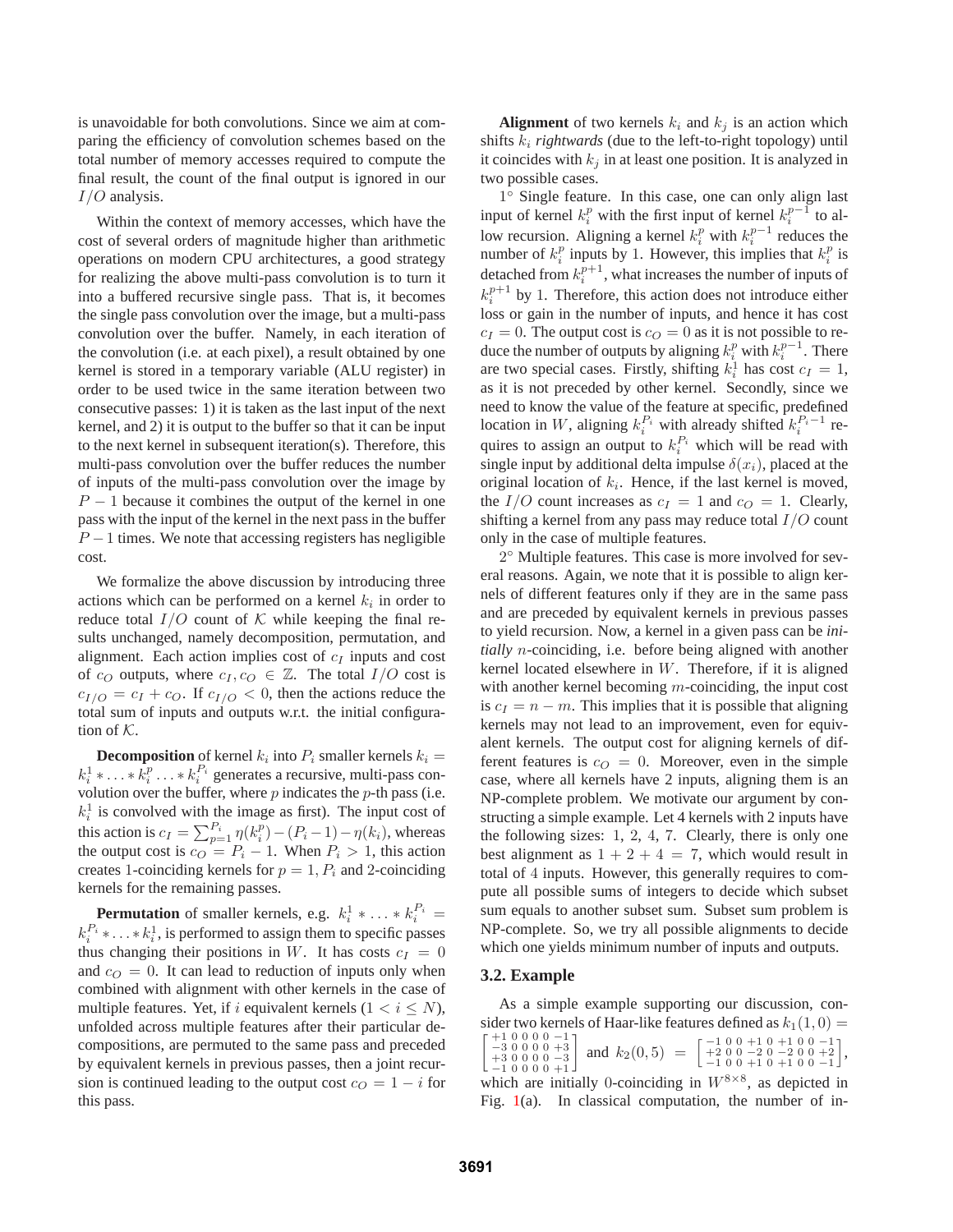puts corresponds to the number of non-zero coefficients in the matrices, what here amounts to 20 inputs. After decomposing the features into simpler kernels, we have  $k_1 = k_1^x(1,3) * k_1^y(1,1) * k_2^y(1,0) = [+1\ 0\ 0\ 0\ 0\ -1] *$  $\left[ +1 -2 +1 \right]^{T} * \left[ +1 -1 \right]^{T}$  and  $k_2 = k_1^x(3,7) * k_2^x(0,7) *$  $k_1^y(0,5) = [ +1 0 0 0 0 -1] * [-1 0 0 +1] * [+1 -2 +1]^T,$ which amounts to 10 inputs and 4 outputs (Fig.  $1(c)$ ). Now, we observe that the features share two equivalent kernels, i.e. one vertical  $k_1^y$ , which is explicit (directly indicates side size of two boxes in both features) and one horizontal  $k_1^x$ , which is implicit (does not directly indicate side size of any box(es) in  $k_2$ ). By permutation, we assign  $k_1^x$  to the first pass,  $k_1^y$  to the second pass, and the remaining kernels  $k_2^x$ and  $k_2^y$  to the third, last pass. Finally, we align the kernels within passes. The kernel  $k_1^x(1,3)$  is shifted rightwards to coincide fully with its equivalent kernel  $k_1^x(3, 7)$  in the first pass. The same is repeated for the next equivalent kernel  $\hat{k}_1^y(1, 1)$  in the second pass. Since the remaining kernels are in the last pass and are not equivalent, it is not efficient to align them as it would increase the current total  $I/O$  count. Hence, the kernel  $k_2^y$  remains at its original position. Concluding, these three passes require 7 inputs and 2 outputs to compute both features exactly (Fig.  $1(d)$ ). Theoretically predicted improvement translates into 2.1-fold speed-up.



Figure 1. (a,b,c,d) illustrate the steps of decomposition, permutation, and alignment. Each black square indicates non-zero coefficient. The blue arrows incoming to the squares denote inputs from memory, whereas the red outcoming arrows denote outputs to memory. (a) is an example configuration of two features (top  $-k_1$ , bottom  $-k_2$ ), (b) their decomposition from 2D into 1D using SVD, (c) their *further* 1D decomposition which discovers two equivalent kernels, and (d) a recursive convolution tree of kernels after their assignment to and alignment between and within convolution passes.

### **4. Proposed algorithm**

In this Section, we first describe our algorithm. The input of the algorithm is an arbitrary set of Haar-like features assigned to arbitrary positions within a scanning window  $W$ . The output is another signal representation of the features in the form of recursive collection of smaller kernels. The algorithm acts like a parser. It splits a particular set of features into smaller kernels, assigns them into passes, aligns them within passes, and creates joint recursions for features if they share equivalent kernels while counting at each step the number of inputs and outputs. We call such a parsed kernel representation an *ensemble of recursive trees*.

In the last part of this Section, we propose a simple yet efficient buffering strategy for implementing the ensemble by increasing the locality of memory reference during convolution.

### **4.1. Parsing ensembles of recursive trees**

We propose an automatic, *off-line* formalism which creates recursive convolution trees of decomposed Haar-like features. They require in total less inputs and outputs to produce the same result as original configuration of the features. First, we procedurally describe our method. The idea is to create recursive multi-pass trees of kernels and align them within each pass in such a way that the total sum of inputs and outputs is minimal. This problem is NP-complete. However, since the number of features is typically not large, it is practical to solve it with a brute-force search. This suggests the following approach:

- 1. *Decompose* features into smaller kernels in all possible ways such that the number of inputs is reduced.
- 2. *Assign* kernels of each feature to passes by permuting them.
- 3. *Align* kernels of all features within and between subsequent passes.
- 4. *Choose* ensemble of recursive trees with minimal sum of inputs and outputs.

We now describe each step of the procedure in detail.

### **4.1.1 Decomposing features into smaller kernels**

Feature decomposition transforms feature kernel  $k_i \in \mathbb{Z}^{Y \times X}$  into a convolution product of vectors  $a_{i,t}$ , whose first element is equal to 1, last to  $j \in \{-1,1\}$ , and the other  $(t - 2)$  elements are equal to 0, for instance  $a_{-1,3} = \begin{bmatrix} +1 & 0 & -1 \end{bmatrix}$ . We call vectors  $a_{i,t}$ as *primitive kernels* of size  $t$   $(t \geq 2, t \in \mathbb{Z})$ . Pdecomposition of  $k_i$  exists if there exist  $a_{j_p,t_p}$  s.t.  $k_i =$  $\alpha\left(a_{j_1,t_1}\ast\ldots\ast a_{j_p,t_p}\ast(a_{j_{p+1},t_{p+1}})^T\ast\ldots\ast(a_{j_P,t_P})^T\right),$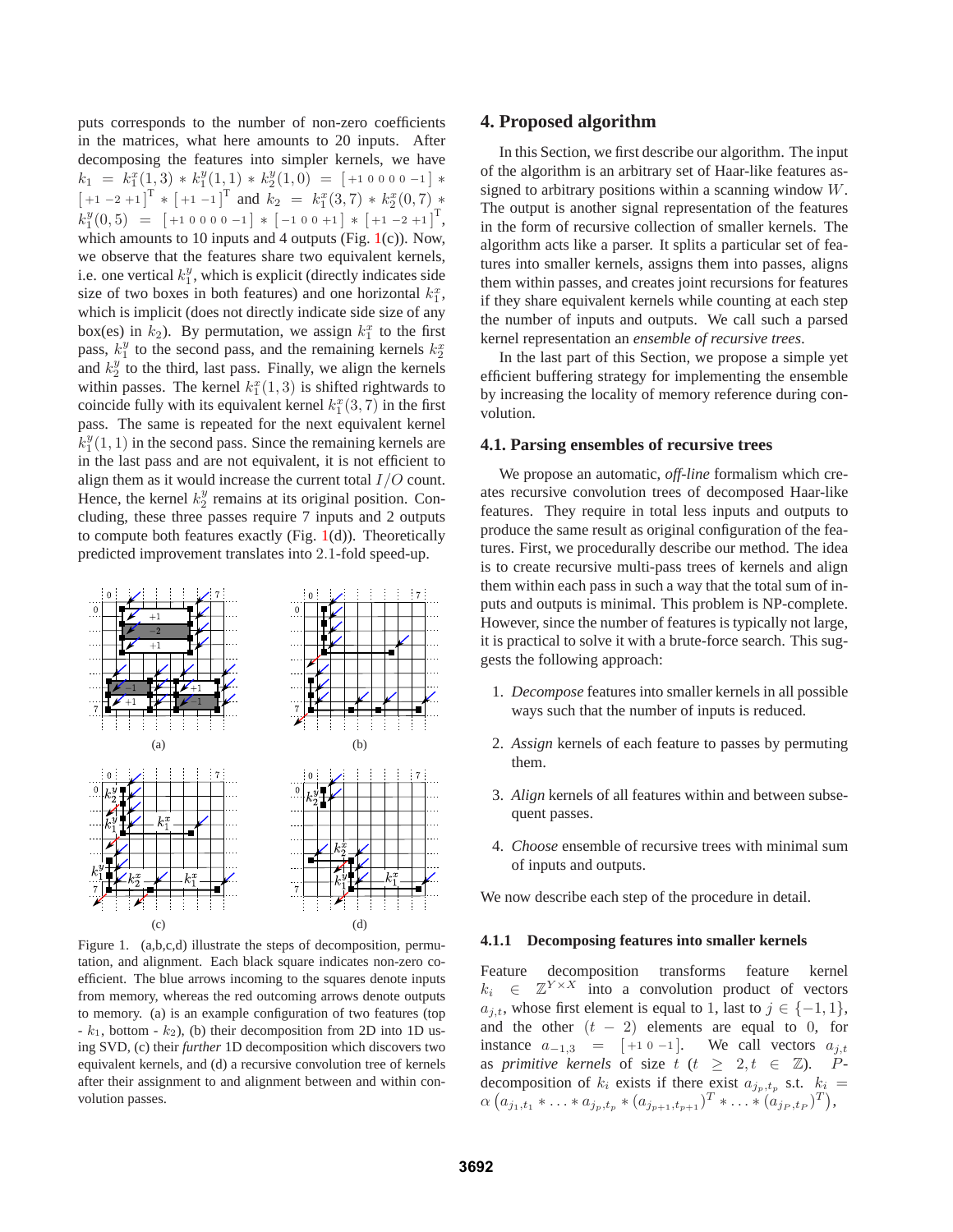where  $\alpha \in \{-1, 1\}$ . The problem is then to find all existing P-decompositions of  $k_i$  s.t.  $P \leq \eta(k_i)$ .

In the following it is assumed that  $k_i$  is separable. Thus the SVD  $k_i = k_i^x * k_i^y$  exists, where  $k_i^x \in \mathbb{Z}^{1 \times X}$  and  $k_i^y \in \mathbb{Z}^{Y \times 1}$ . For simplicity, further presentation concerns decomposition of a vector. We refer to  $k_i^{x,y}$  simply as k.

Let  $\phi(k,l)$  be an operator returning set S, containing all  $a_{i,t}$  such that  $t \leq l$  and  $\varphi(k, a_{i,t})=1$ , where

$$
\varphi(k_1, k_2) = \begin{cases} 1 & \text{if } \exists k' \text{ s.t. } \psi(k_1, k_2) = k' \\ 0 & \text{otherwise} \end{cases}
$$
 (1)

and  $\psi$  denotes deconvolution operator i.e.  $\psi(k_1, k_2)$  =  $k' \Leftrightarrow k_1 = k_2 * k'$ . We denote the cardinality of S with  $L$ . Note that  $P$ -decomposition of vector  $k$  exists if  $\max_{p}(t_p) + \min_{p}(t_p) > 2\frac{\eta(k)}{P}$ , where  $\{t_p\}_{p=1}^P$  is the size of  $p$ -th primitive kernel forming P-decomposition of  $k$ . As P-decomposition can yield multiple primitive kernels, e.g.  $a_{j_1,t_1} = a_{j_2,t_2}$ , we need function  $\theta(k, a_{j,t})$  returning max  $(m)$  s.t  $\varphi(k,(a_{j,t})^m) = 1$ , where  $(a_{j,t})^m =$  $a_{j,t} * \ldots * a_{j,t}$ . Finally we introduce function: Ī  $\overbrace{m}$ 

$$
\xi(\mathcal{S},\mathcal{M}) = (a_{j_1,t_1})^{m_1} * \dots * (a_{j_L,t_L})^{m_L}, \qquad (2)
$$

where  $a_{j_l,t_l} \in S$  and  $\mathcal{M} = \{m_l\}_{l=1}^L$  s.t.  $m_l = \theta(k, a_{j_l,t_l})$ .

We then propose to apply to  $k$  the procedure summarized in Algorithm 1, returning  $\mathcal{R}_P$  s.t. the convolution product of all P primitive kernels in  $\mathcal{R}_P$  gives  $\alpha k$ . Using the introduced notation we explain how to create signal  $s_{full}$  in each iteration *i* of Algorithm 1. Firstly, we update  $S^{(i)}$  with  $\phi(k^{(i-1)}, \eta(k^{(i-1)}) - p + 1)$ . Then we set  $\bar{t} = \max(t')$  s.t.  $a_{j',t'} \in \mathcal{S}^{(i)}$ , and we remove the elements of set  $\mathcal{S}^{(i)}$  whose size does not satisfy the condition  $t > 2\frac{\eta(k^{(i-1)})}{p} - \overline{t}$ . Then the set  $\mathcal{M}^{(i)}$  is updated using  $m_l^{(i)} = \theta(k^{(i-1)}, a_{j_l, k^{(i-1)}})$ . Finally, we calculate  $s_{full}$  as  $\xi(\mathcal{S}^{(i)},\mathcal{M}^{(i)})$ . One can observe that if  $\varphi(s_{full}, k^{(i-1)})=0$ , then P-decomposition of  $k$  does not exist. This simple test limits our search space and allows us to terminate before testing numerous combinations of convolution products of primitive kernels  $\in S^{(i)}$ . If the test is successful, we find primitive kernels required to satisfy the condition  $\varphi(s'_{full}, k^{(i-1)})$ . Since  $P$ -decomposition does not exist without these primitive kernels, we know that the resulting set  $\mathcal{R}_P$  includes them. If there exists at least one primitive kernel without which the condition is not satisfied, the  $k^{(i-1)}$  is simplified and the procedure is repeated iteratively. If not, we are forced to test equality of  $k^{(i-1)}$  with all possible combinations of convolution product of  $p$  primitive kernels belonging to a set of elements  $a_{j_l,k_l} \in \mathcal{S}^{(i)}$  occurring exactly  $m_l^{(i)} \in \mathcal{M}^{(i)}$  times. In practice, usually the combinations are tested when  $L$  is already small.

**Algorithm 1**  $P$ -decomposition of  $k$ 

*Set*  $k^{(0)}$  *to*  $k$ ,  $p$  *to*  $P$ ,  $\mathcal{R}_P \longleftarrow \emptyset$  $\overline{\phantom{a}}$ For  $i = 1...$  $\overline{\phantom{a}}$  $\overline{\phantom{a}}$  $\overline{\phantom{a}}$  $\overline{\phantom{a}}$  $\overline{\phantom{a}}$  $\overline{\phantom{a}}$  $\overline{\phantom{a}}$  $\overline{\phantom{a}}$  $\overline{\phantom{a}}$  $\overline{\phantom{a}}$  $\overline{\phantom{a}}$  $\overline{\phantom{a}}$  $\overline{\phantom{a}}$  $\overline{\phantom{a}}$  $\frac{1}{2}$  $\overline{1}$  $\overline{\phantom{a}}$  $\overline{\phantom{a}}$  $\overline{\phantom{a}}$  $\overline{\phantom{a}}$  $\overline{\phantom{a}}$  $\overline{\phantom{a}}$  $\overline{\phantom{a}}$  $\overline{\phantom{a}}$  $\overline{\phantom{a}}$  $\overline{\phantom{a}}$  $\overline{\phantom{a}}$  $\overline{\phantom{a}}$  $\overline{\phantom{a}}$  $\overline{\phantom{a}}$  $\overline{\phantom{a}}$  $\overline{\phantom{a}}$  $\frac{1}{2}$  $\overline{1}$  $\overline{\phantom{a}}$  $\overline{\phantom{a}}$ *Create signal*  $s_{full}$  *knowing*  $k^{(i-1)}$  *and*  $p$ If  $(\varphi(s_{full}, k^{(i-1)})=0)$ ⌊ *-decomposition of does not exist;* break else  $\overline{\phantom{a}}$  $\overline{\phantom{a}}$  $\overline{\phantom{a}}$  $\overline{\phantom{a}}$  $\overline{\phantom{a}}$  $\overline{\phantom{a}}$  $\overline{\phantom{a}}$  $\overline{\phantom{a}}$  $\overline{\phantom{a}}$  $\overline{\phantom{a}}$  $\overline{\phantom{a}}$  $\overline{\phantom{a}}$  $\overline{\phantom{a}}$  $\frac{1}{2}$  $\overline{1}$  $\overline{\phantom{a}}$  $\overline{\phantom{a}}$  $\overline{\phantom{a}}$  $\overline{\phantom{a}}$  $\overline{\phantom{a}}$  $\overline{\phantom{a}}$  $\overline{\phantom{a}}$  $\overline{\phantom{a}}$  $\overline{\phantom{a}}$  $\overline{\phantom{a}}$  $\overline{\phantom{a}}$  $\overline{\phantom{a}}$  $\overline{\phantom{a}}$  $\overline{a}$  $m = \theta(s_{full}, k^{(i-1)})$  $s_{temp} \longleftarrow \psi(s_{full}, (k^{(i-1)})^{m-1}),$  $L \leftarrow |\mathcal{S}^{(i)}|$  and  $Q \leftarrow 1$ For  $l = 1...L$ , where  $a_{j_l,t_l} \in S^{(i)}$  $\blacksquare$  $\overline{\phantom{a}}$  $\overline{\phantom{a}}$  $\overline{\phantom{a}}$  $\overline{\phantom{a}}$  $\overline{\phantom{a}}$  $s'_{full} \longleftarrow \psi(s_{temp}, a_{j_l, t_l})$ If  $\left(\varphi(s'_{full}, k^{(i-1)})=0\right)$  $\overline{\phantom{a}}$  $\overline{\phantom{a}}$  $\overline{\phantom{a}}$  $\overline{\phantom{a}}$  $\overline{\phantom{a}}$  $\overline{\phantom{a}}$ *Add*  $a_{j_l,t_l}$  *into resulting set*  $\mathcal{R}_P$ *Decrease the number of searched primitive kernels*  $p \leftarrow p-1$  $Q = Q * a_{j_l, t_l}$ If  $\overline{Q}$  is equal 1 or p is equal 0 ) Combinatorial update of resulting set  $\mathcal{R}_P$ *-decomposition finished successfully;* break else  $k^{(i)} = \psi(k^{(i-1)}, Q)$ 

The procedure given in Algorithm 1 is executed for  $P =$  $1,\ldots,\eta(k)$  resulting with the set  $\mathcal D$  of all possible  $\mathcal R_P$ , i.e. all possible  $P$ -decompositions of  $k$ , which is used as input to the procedure described in the next Subsection.

#### **4.1.2 Ensembles of trees**

This Subsection covers two steps of our parsing procedure, namely assignment of kernels to passes combined with their alignment within and between passes for  $N$  Haar-like features. Let  $\mathcal{D}_{k_i}$  be the set of all possible P-decompositions of  $k_i$ . We augment  $\mathcal{D}_{k_i}$  by decompositions into kernels (not necessarily primitive kernels) resulting from all unique convolutions of primitive kernels for each element in  $\mathcal{D}_{k_i}$ , s.t. their number of inputs  $\leq \eta(k_i)$ .

The problem now is to choose a single element from each  $\mathcal{D}_{k_i}$ , where  $1 \leq i \leq N$ , such that after their particular alignment the number of memory accesses is minimal, thus creating the best ensemble of recursive trees of kernels. We note it is not necessary to permute kernels in each element of  $\mathcal{D}_{k_i}$  in all possible ways to enumerate all possible combinations of alignments. This would be straightforward but inefficient. It is possible to align kernels of some subset of N features within given pass only if *all* their kernels in the preceding passes are equivalent, so allowing a recursion. We call this a *proper assignment*. Otherwise, their alignment is not possible and the problem reduces to multiple cases of single features. Of course, all unique kernels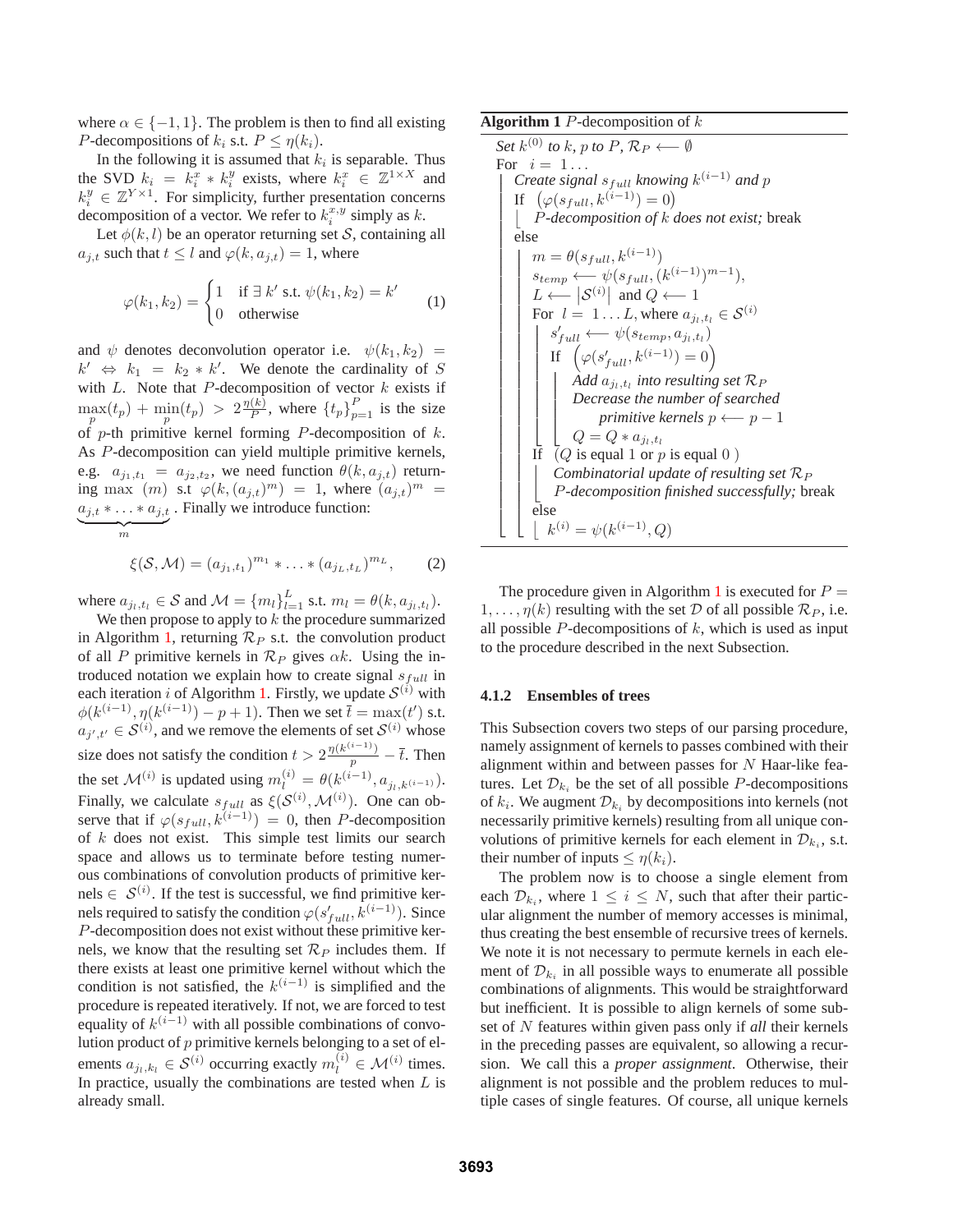from all features can be aligned within the first pass of the convolution, but the alignments in the next passes depend on the above condition. The pseudo-code is given in Algorithm 2.

*Define ensemble*  $\mathcal{E}_1 \longleftarrow$  *≬ and label it open Define set of ensembles*  $\mathcal{S}_{\varepsilon} \longleftarrow \mathcal{E}_{1}$  $\textit{Set merged trees } \big( \mathcal{T}_{k_i}^0 \longleftarrow \mathcal{D}_{k_i} \big)_{1 \leq i \leq N}$ Label each first kernel  $\in\mathcal{T}_{k_{i}}^{0}$  with  $\mathcal{E}_{1}^{0}$ For  $p=1...$  $\overline{\phantom{a}}$  $\overline{\phantom{a}}$  $\overline{\phantom{a}}$  $\overline{\phantom{a}}$  $\overline{\phantom{a}}$  $\overline{\phantom{a}}$  $\overline{\phantom{a}}$  $\overline{\phantom{a}}$  $\overline{\phantom{a}}$  $\overline{\phantom{a}}$  $\overline{\phantom{a}}$  $\overline{\phantom{a}}$  $\overline{\phantom{a}}$  $\overline{\phantom{a}}$  $\frac{1}{2}$  $\overline{1}$  $\overline{\phantom{a}}$  $\overline{\phantom{a}}$  $\overline{\phantom{a}}$  $\overline{\phantom{a}}$  $\overline{\phantom{a}}$  $\overline{\phantom{a}}$  $\overline{\phantom{a}}$  $\overline{\phantom{a}}$  $\overline{\phantom{a}}$  $\overline{\phantom{a}}$  $\overline{\phantom{a}}$  $\overline{\phantom{a}}$  $\overline{\phantom{a}}$  $\overline{\phantom{a}}$  $\overline{\phantom{a}}$  $\overline{\phantom{a}}$  $\overline{\phantom{a}}$  $\frac{1}{2}$  $\overline{1}$  $\overline{\phantom{a}}$  $\overline{\phantom{a}}$  $\overline{\phantom{a}}$  $\overline{\phantom{a}}$  $\overline{\phantom{a}}$  $\overline{\phantom{a}}$  $\overline{\phantom{a}}$  $\overline{\phantom{a}}$  $\overline{\phantom{a}}$  $\overline{\phantom{a}}$  $\overline{\phantom{a}}$  $\overline{\phantom{a}}$  $\overline{\phantom{a}}$  $\overline{\phantom{a}}$  $\overline{\phantom{a}}$  $\overline{\phantom{a}}$  $\frac{1}{2}$  $\overline{1}$  $\overline{\phantom{a}}$  $\overline{\phantom{a}}$  $\overline{\phantom{a}}$  $\overline{\phantom{a}}$  $\overline{\phantom{a}}$  $\overline{\phantom{a}}$  $\overline{\phantom{a}}$  $\overline{\phantom{a}}$  $\overline{\phantom{a}}$  $\overline{\phantom{a}}$  $\overline{\phantom{a}}$  $\overline{\phantom{a}}$  $\overline{\phantom{a}}$  $\overline{\phantom{a}}$  $\overline{a}$ For  $\,i=1\ldots N\,$  $\overline{\phantom{a}}$  $\overline{\phantom{a}}$  $\overline{\phantom{a}}$  $\overline{\phantom{a}}$  $\overline{\phantom{a}}$  $\overline{\phantom{a}}$  $\overline{\phantom{a}}$  $\overline{\phantom{a}}$  $\overline{\phantom{a}}$  $\overline{\phantom{a}}$  $\overline{\phantom{a}}$  $\overline{\phantom{a}}$  $\overline{\phantom{a}}$  $\overline{\phantom{a}}$  $\overline{\phantom{a}}$  $\overline{\phantom{a}}$ For each tree  $\mathcal{T}_{k_i}^{p-1}$ For each tree  $r_{k_i}$ For each branch of tree  $\mathcal{T}_{k_i}^p$  from *leaf*  $\overline{1}$  $\overline{\phantom{a}}$  $\overline{\phantom{a}}$  $\overline{\phantom{a}}$  $\overline{\phantom{a}}$  $\overline{\phantom{a}}$  $\overline{\phantom{a}}$  $\overline{\phantom{a}}$  $\overline{\phantom{a}}$  $\overline{\phantom{a}}$  $\overline{\phantom{a}}$  $\overline{\phantom{a}}$ up to kernel with any  $\mathcal E$ -label in pass  $p$  $\overline{\phantom{a}}$  $\overline{\phantom{a}}$  $\overline{\phantom{a}}$  $\overline{\phantom{a}}$  $\overline{\phantom{a}}$  $\overline{\phantom{a}}$ *Set to number of unique kernels in branch Replicate branch*  $(n - 1)$  *times* Add new branches to  $\mathcal{T}_{k_i}^{p-1}$ *Permute unique kernels of all branches to Merge all branches into single kernel in pass which have equivalent kernels in pass* For each  $\mathcal{E}_i \in \mathcal{S}_{\mathcal{E}}$  labeled as open  $\overline{\phantom{a}}$  $\overline{\phantom{a}}$  $\overline{\phantom{a}}$  $\overline{\phantom{a}}$  $\overline{\phantom{a}}$  $\frac{1}{2}$  $\overline{1}$  $\overline{\phantom{a}}$  $\overline{\phantom{a}}$  $\overline{\phantom{a}}$  $\overline{\phantom{a}}$  $\overline{\phantom{a}}$  $\overline{\phantom{a}}$  $\overline{\phantom{a}}$  $\overline{\phantom{a}}$  $\overline{a}$ For each combination t of  $\mathcal{E}_j$ -labeled kernels of different features in pass  $p$  $\overline{\phantom{a}}$  $\frac{1}{2}$  $\overline{1}$  $\overline{\phantom{a}}$  $\overline{\phantom{a}}$  $\overline{\phantom{a}}$  $\overline{\phantom{a}}$  $\overline{\phantom{a}}$  $\overline{\phantom{a}}$  $\overline{\phantom{a}}$  $\overline{\phantom{a}}$  $\overline{a}$ *Create all possible alignments of kernels Set to number of alignments Replicate*  $\mathcal{E}_j$   $(n-1)$  *times. Create set A with*  $\mathcal{E}_j$ *Add to each*  $\mathcal{E}_j \in \mathcal{A}$  kernels in t *with particular alignment Update current cost*  $I/O$  for each  $\mathcal{E}_i \in \mathcal{A}$  $\mathcal{S}_{\mathcal{E}} \longleftarrow \mathcal{S}_{\mathcal{E}} \cup \mathcal{A}$ If (Exist  $\mathcal{E}_j \in \mathcal{S}_{\mathcal{E}}$  not having proper assignment)  $\overline{\phantom{a}}$  $\overline{\phantom{a}}$  $\frac{1}{2}$  $\overline{1}$  $\overline{\phantom{a}}$  $\overline{\phantom{a}}$  $\overline{\phantom{a}}$  $\overline{\phantom{a}}$  $\overline{\phantom{a}}$  $\overline{\phantom{a}}$  $\overline{\phantom{a}}$  $\overline{\phantom{a}}$  $\overline{\phantom{a}}$  $\overline{\phantom{a}}$  $\overline{\phantom{a}}$  $\overline{\phantom{a}}$ For each  $\mathcal{E}_i$  not having proper assignment  $\overline{\phantom{a}}$  $\overline{1}$  $\overline{\phantom{a}}$  $\overline{\phantom{a}}$  $\overline{\phantom{a}}$  $\overline{\phantom{a}}$  $\overline{\phantom{a}}$  $\overline{\phantom{a}}$  $\overline{\phantom{a}}$  $\overline{\phantom{a}}$  $\overline{\phantom{a}}$  $\overline{\phantom{a}}$  $\overline{\phantom{a}}$  $\overline{\phantom{a}}$ *For kernels of*  $\mathcal{E}_i$  *in pass p create all combinations of branches from leaf to pass Set to number of combinations Label*  $\mathcal{E}_i$  *as closed Replicate*  $\mathcal{E}_j$   $(n-1)$  *times. Create set A with*  $\mathcal{E}_j$ *Add a combination of branches to each*  $\mathcal{E}_j \in \mathcal{A}$ *Compute total cost*  $I/O$  *for each*  $\mathcal{E}_j \in \mathcal{A}$  $\mathcal{S}_{\mathcal{E}} \longleftarrow \mathcal{S}_{\mathcal{E}} \cup \mathcal{A}$ If (Exist  $\mathcal{E}_j \in \mathcal{S}_{\mathcal{E}}$  having proper assignment) For each  $\mathcal{E}_i$  having proper assignment *Label children nodes of*  $\mathcal{E}_i$  *kernels in pass p as*  $\mathcal{E}_i$ else ⌊ break

### **4.1.3 Choosing the best ensemble**

After creating all possible unique ensembles of recursive trees  $\mathcal{E}_i$ , the one is chosen from  $\mathcal{S}_{\varepsilon}$  which yields minimal sum of inputs and outputs. However, it is possible that there will be multiple such ensembles. In this special case, we first choose a configuration which has minimal total number of inputs as they are more sparsely referenced than outputs (see Section 4.2 for details). If there are still multiple equal ensembles, we prefer ones with minimal number of inputs in the first pass, then which are more local in this pass, and finally which form buffer of smallest height. If there are any ensembles left after these heuristics, we propose to choose an arbitrary one. We emphasize that these detailed rules are seldom necessary though.

#### **4.2. Implementation:** *B***-channel buffer**

The parsed, best ensemble of recursive trees requires multiple outputs, say  $B$ , at each iteration of the pixel-wise convolution with the image. Its straightforward implementation would consist of individual circular buffers storing individual outputs, which would be then reused as inputs in subsequent iterations. Buffer sizes would differ from kernel to kernel. For example, a buffer for a vertical kernel would have height of this kernel and width equal to the image width. On the other hand, a buffer for a horizontal kernel would only have height of one row and width equal to the width of the kernel. This buffer clearly would occupy less memory than the former. However, since each one would reserve different memory block, such a buffering solution would result in non-local memory reference and thus be cache-unfriendly.

In view of this, we propose to reserve a single contiguous memory block for a buffer which, at each iteration, stores all *B* outputs of the ensemble of recursive trees in one *B*-element contiguous data array, similarly to RGB image data structure - hence the appellation *B*-channel buffer. The inputs defined by kernels parsed into the first pass are read from the image, while the inputs of kernels from the remaining passes are read from the buffer. The input locations are specified by the kernels' positions computed after alignment. Additional predefined offset to particular channel is required for inputs in the buffer. Hence, the width of the buffer equals the image width, while its height depends on a particular alignment of kernels within passes. Indeed, such a buffer occupies more memory than actually required but, in the context of convolution, this is not prohibitive on modern CPU architectures, which suffer from limited memory bandwidth (memory wall) and not from limited memory space. Consequently, such a buffering approach increases locality of memory reference, thus making it a cache-morefriendly-strategy.

### **5. Results**

In this Section, we present the performance of ensembles of recursive trees of kernels parsed by our algorithm. We illustrate their behavior on two examples having practical importance in computer vision. The results are evaluated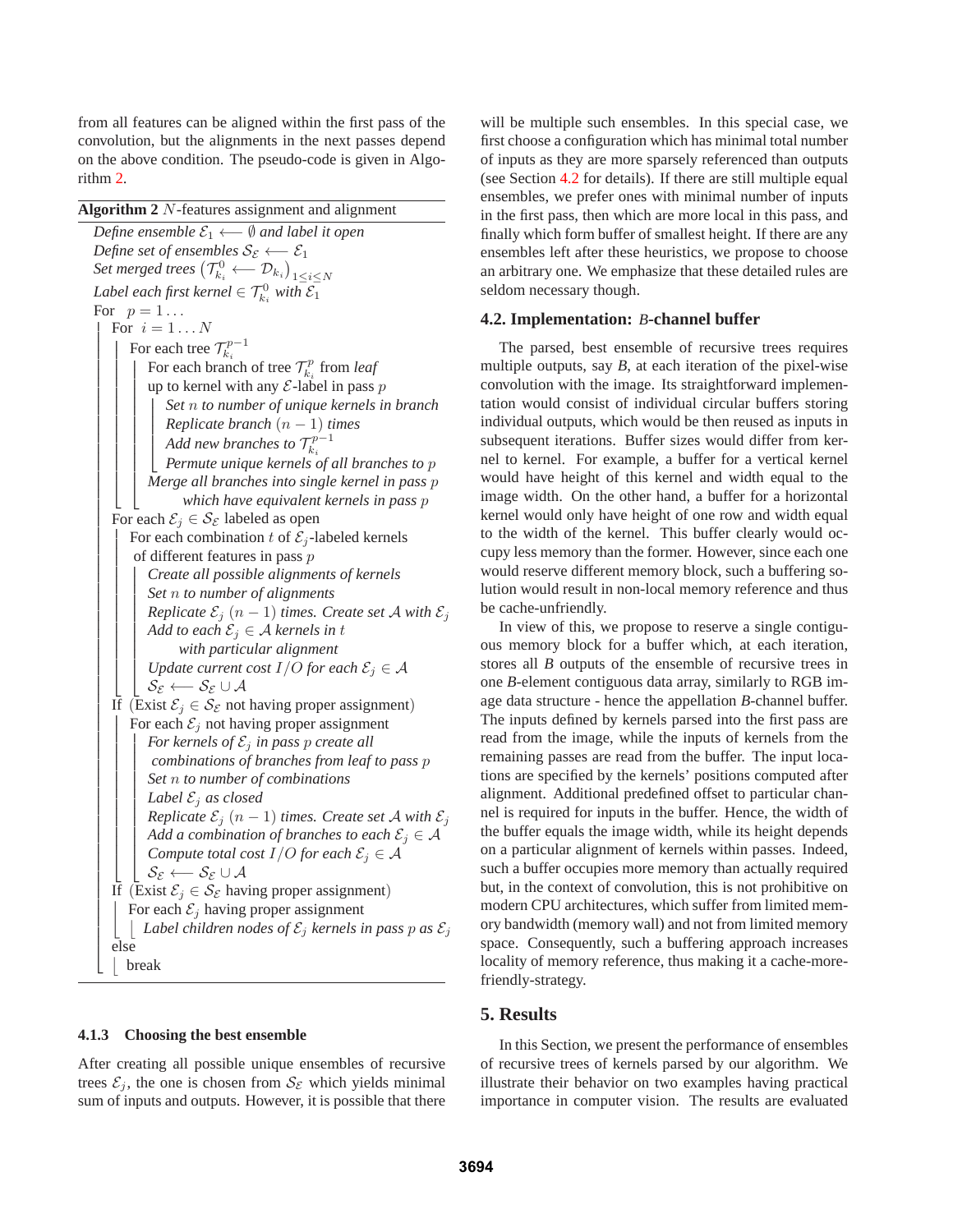in terms of time efficiency by comparing the proposed convolution method with the classical approach of Viola and Jones [15]. We use an integral image of size  $4096 \times 4096$ in all experiments, though all the results are repeatable for other image sizes. The improvement between both methods is predicted theoretically as:

Predicted Improvement = 
$$
\frac{I_{class} + 1}{I_{prop} + O_{prop} + 1}
$$
 (3)

where  $I_{class}$  refers to the total number of inputs of the classical method, and  $I_{prop}$  and  $O_{prop}$  refer to the total number of inputs and outputs of the proposed method, counted per pixel. Classical method requires only inputs to compute all Haar-like features, whereas both methods require an additional output to store the final result. The performence tests were run on 2 Ghz Pentium 4 processor which was connected to 3.5 GB RAM unit through 32-bit data bus with the support of 4 MB cache. The code was compiled with VC++ compiler under Windows environment.

**Example SURF.** First example illustrates behavior of our algorithm on Haar-like features approximating Hessian of Gaussians in SURF [1]. They are specified by an offset from the origin of the scanning window defined in image coordinate system. Their kernels have the following nonzero coefficients uing standard matrix notation:

- 1.  $k_1(2, 0) \in \mathbb{Z}^{10 \times 6}$ , where:  $k_{1,1} = +1$ ,  $k_{1,6} = -1$ ,  $k_{4,1} = -3, k_{4,6} = +3, k_{7,1} = +3, k_{7,6} = -3,$  $k_{10,1} = -1, k_{10,6} = +1;$
- 2.  $k_2(1,1) \in \mathbb{Z}^{8 \times 8}$ , where:  $k_{1,1} = +1$ ,  $k_{1,4} = -1$ ,  $k_{1,5} = -1, k_{1,8} = +1, k_{4,1} = -1, k_{4,4} = +1,$  $k_{4,5} = +1, k_{4,8} = -1, k_{5,1} = -1, k_{5,4} = +1,$  $k_{5,5} = +1, k_{5,8} = -1, k_{8,1} = +1, k_{8,4} = -1,$  $k_{8,5} = -1, k_{8,8} = +1;$
- 3.  $k_3(0, 2) \in \mathbb{Z}^{6 \times 10}$ , where:  $k_{1,1} = +1$ ,  $k_{1,4} = -3$ ,  $k_{1,7} = +3, k_{1,10} = -1, k_{6,1} = -1, k_{6,4} = +3,$  $k_{6,7} = -3, k_{6,10} = +1.$

The proposed approach parses the SURF features jointly, producing recursive trees illustrated in Fig. 2. Their kernels are listed in Table 1, where  $0_{[n]}$  denotes a zero vector of size  $n.$  One can observe that the number of memory accesses is reduced from 32 to 19, which results in the theoretical time improvement of 1.65. The measured improvement is 1.63, hence confirming the theory.

**Example FACE.** Similarly, the Haar-like features in the first stage of the face detection cascade [9] are defined as:

- 1.  $k_1(1, 2) \in \mathbb{Z}^{5 \times 19}$ , where:  $k_{1,1} = -1$ ,  $k_{1,7} = +3$ ,  $k_{1,13} = -3, k_{1,19} = +1, k_{5,1} = +1, k_{5,7} = -3,$  $k_{5,13} = +3, k_{5,19} = -1;$
- 2.  $k_2(1, 7) \in \mathbb{Z}^{10 \times 16}$ , where:  $k_{1,1} = -1$ ,  $k_{1,16} = +1$ ,  $k_{4,1} = +3, k_{4,16} = -3, k_{7,1} = -3, k_{7,16} = +3,$  $k_{10,1} = +1, k_{10,16} = -1;$

| $k_1^x(2,9)$ | $+10_{4}$ $-1$                                             |
|--------------|------------------------------------------------------------|
| $k_1^y(2,0)$ | $[+1 \ 0_{[2]} -3 \ 0_{[2]} +3 \ 0_{[2]} -1]$ <sup>1</sup> |
| $k_2^x(2,9)$ | $+10_{[2]}-1$                                              |
| $k_2^y(5,5)$ | $[+1 \ 0_{[2]} -1]^{1}$                                    |
| $k_3^x(1,5)$ | $ +1 \t0_{[3]}-1 $                                         |
| $k_4^y(1,1)$ | $[+1 \ 0_{3}] -1]^{1}$                                     |
| $k_3^y(6,2)$ | $[+1 \ 0_{[4]} -1]^{T}$                                    |
| $k_4^x(0,2)$ | $+10_{[2]} -20_{[2]} +1$                                   |

Table 1. Kernels in recursive trees for SURF example.



Figure 2. SURF features parsed into ensemble  $\mathcal E$  of recursive trees. Tree  $\mathcal{T}_1$  represents feature  $k_1$ , while  $\mathcal{T}_2$  represents features  $k_2$  and  $k_3$ . The nodes illustrate the decomposed kernels. The directed edges indicate the order of kernels in multi-pass convolution. Each branch of the trees (from root to leaf) corresponds to one feature. For instance, feature  $k_2$  is parsed as:  $k_2 = k_2^x * k_2^y * k_3^x * k_4^y.$ 

3. 
$$
k_3(3,7) \in \mathbb{Z}^{5 \times 15}
$$
, where:  $k_{1,1} = -1$ ,  $k_{1,15} = +1$ ,  
\n $k_{3,1} = +2$ ,  $k_{3,15} = -2$ ,  $k_{5,1} = -1$ ,  $k_{5,15} = +1$ ,

which are parsed into recursive trees shown in Fig. 3, with kernels given in Table 2. The resulting representation re-

| $k_1^y(1, 12)$ | $[+1 \ 0_{[3]} -1]^{1}$                                                             |
|----------------|-------------------------------------------------------------------------------------|
| $k_2^x(1,2)$   | $\left[-1\ 0_{\left[5\right]}+3\ 0_{\left[5\right]}-3\ 0_{\left[5\right]}+1\right]$ |
| $k_1^x(1, 16)$ | $[ +10_{[14]} -1 ]$                                                                 |
| $k_3^y(1,7)$   | $[-1 \ 0_{[2]} + 3 \ 0_{[2]} - 3 \ 0_{[2]} + 1]^{T}$                                |
| $k_2^y(1, 12)$ | $[-1 0_{1}] + 2 0_{1}] -1$ <sup>T</sup>                                             |
| $k_3^x(3,7)$   | $[+10_{[13]}-1]$                                                                    |

Table 2. Kernels in recursive trees for FACE example.

duces the number of inputs and outputs from 22 to 16, which translates into 1.35-fold speed-up. The measured time improvement is 1.36.

The presented experiments are summarized in Table 3. As expected, the measured time improvement is proportional to the ratio between the sum of inputs of the classical approach and the reduced sum of inputs and outputs of our approach. The results clearly indicate that the ensembles of recursive trees, parsed for the above examples using our